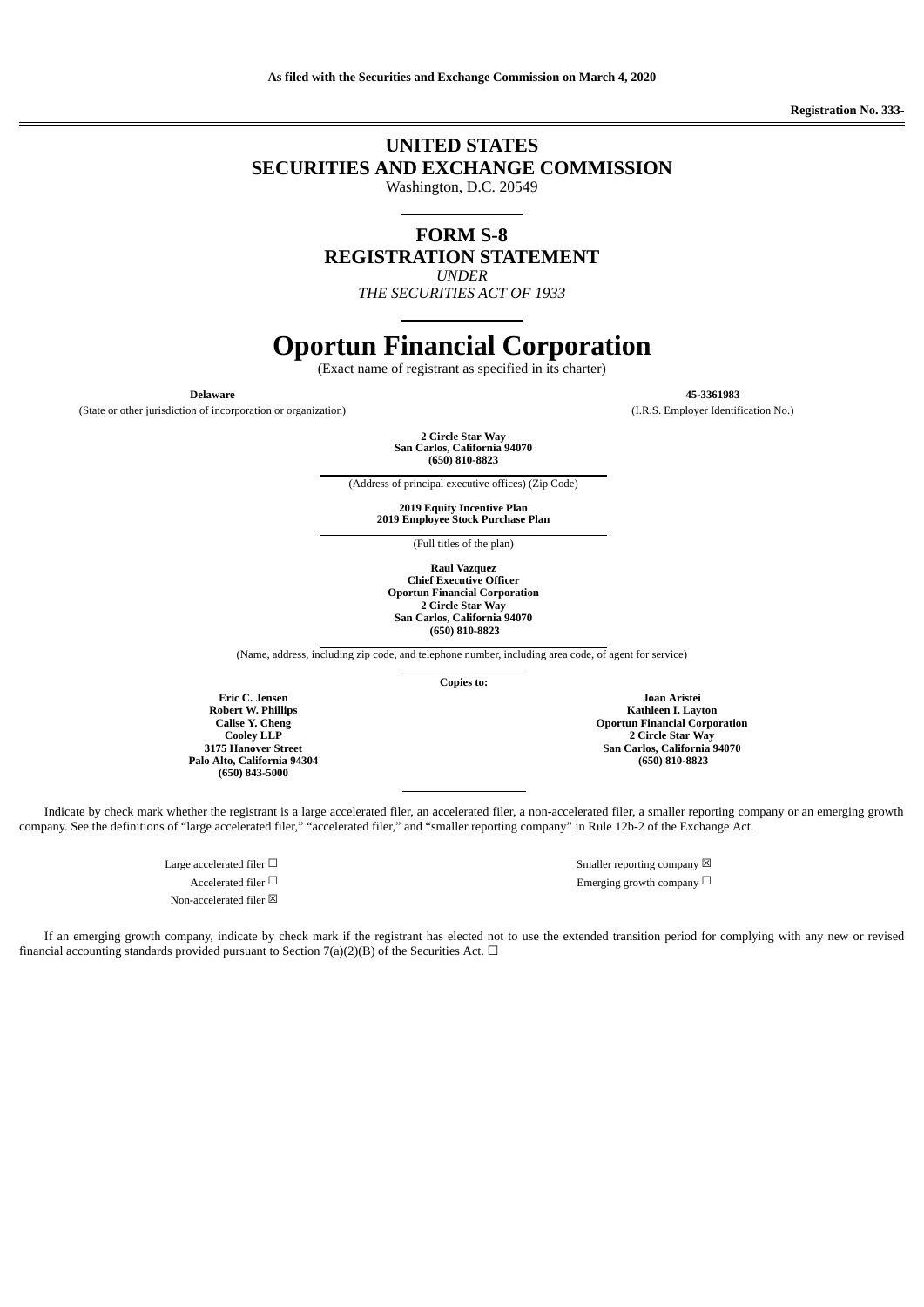#### **CALCULATION OF REGISTRATION FEE**

|                                           | <b>Title of Securities</b><br>to be Registered                                     | Amount to be<br>Registered <sup>(1)</sup> | <b>Proposed Maximum</b><br><b>Offering Price Per Share</b> | <b>Proposed Maximum</b><br><b>Aggregate Offering Price</b> | <b>Amount of</b><br><b>Registration Fee</b> |
|-------------------------------------------|------------------------------------------------------------------------------------|-------------------------------------------|------------------------------------------------------------|------------------------------------------------------------|---------------------------------------------|
| Common Stock, par value \$0.001 per share |                                                                                    |                                           |                                                            |                                                            |                                             |
| -                                         | Shares reserved for future issuance under the<br>2019 Equity Incentive Plan        | 1,350,157(2)                              | \$19.71(3)                                                 | \$26,611,594.47                                            | \$3,454.19                                  |
|                                           | Shares reserved for future issuance under the<br>2019 Employee Stock Purchase Plan | 270,031 $(2)$                             | \$16.75(4)                                                 | \$4,523,964.36                                             | \$587.21                                    |
| <b>Total</b>                              |                                                                                    | 1,620,188(2)                              |                                                            | \$31,135,558.83                                            | \$4,041.40                                  |

(1) Pursuant to Rule 416(a) promulgated under the Securities Act of 1933, as amended (the "*Securities Act*"), this Registration Statement shall also cover any additional shares of common stock, par value \$0.0001 per share ("*Common Stock*") of Oportun Financial Corporation (the "*Registrant*") that become issuable under the plans set forth herein by reason of any stock dividend, stock split, recapitalization or other similar transaction effected without receipt of consideration that increases the number of outstanding shares of the Registrant's Common Stock.

(2) Represents additional shares of Registrant's Common Stock reserved for future issuance under the Registrant's 2019 Equity Incentive Plan (the "2019 EIP") and the Registrant's 2019 Employee Stock Purchase Plan (the "2019 ESPP") by reason of the automatic increase provisions of the 2019 EIP and 2019 ESPP.

(3) Estimated solely for the purpose of calculating the amount of the registration fee pursuant to Rule 457(h) and Rule 457(c) promulgated under the Securities Act. The offering price per share and the aggregate offering price are based upon the average of the high and low prices of the Registrant's Common Stock as reported on The Nasdaq Global Select Market on February 26, 2020.

(4) Estimated solely for the purpose of calculating the amount of the registration fee pursuant to Rule 457(h) and Rule 457(c) promulgated under the Securities Act. The offering price per share and the aggregate offering price are based upon 85% of the average of the high and low prices of the Registrant's Common Stock as reported on The Nasdaq Global Select Market on February 26, 2020.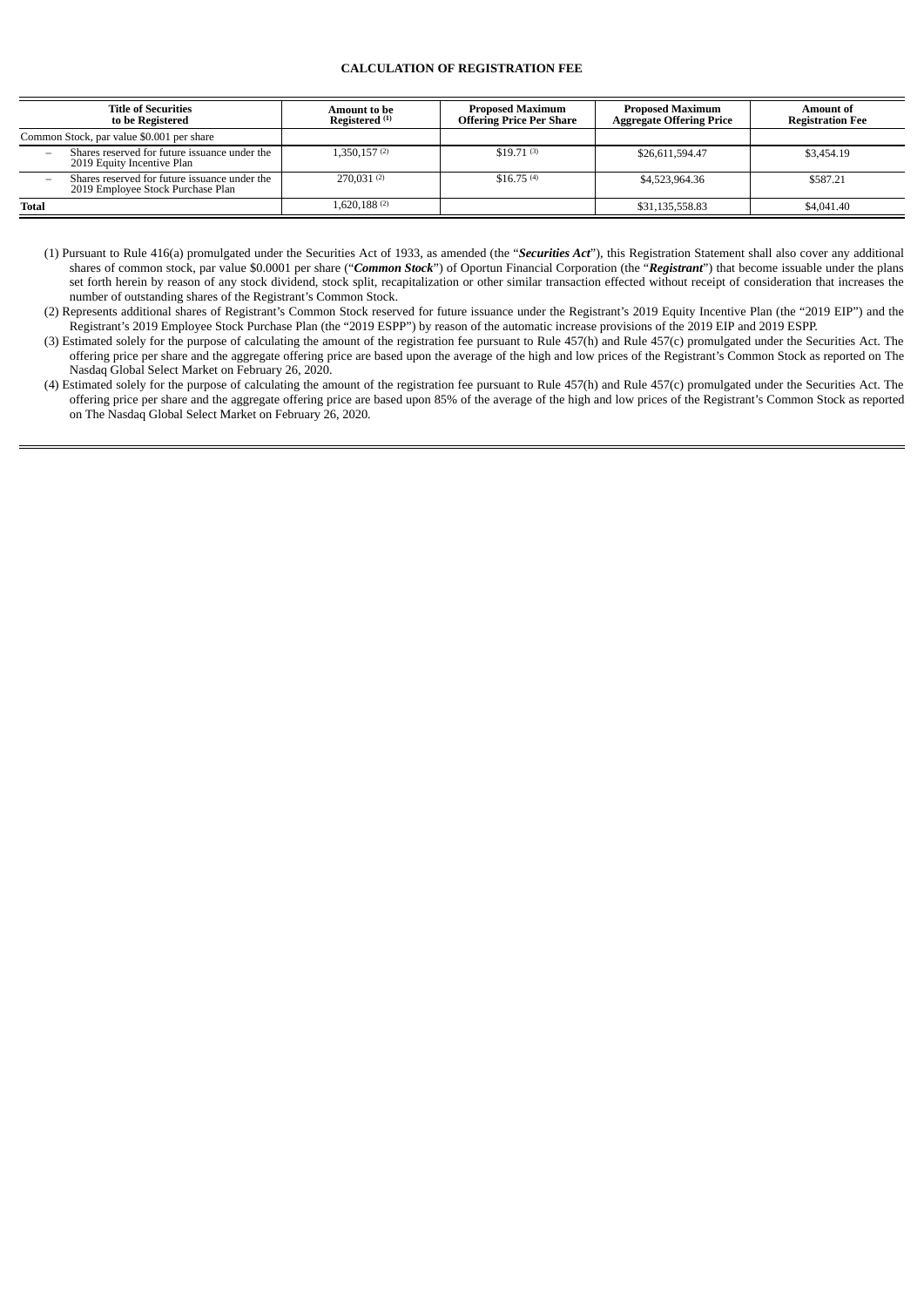#### **EXPLANATORY NOTE**

Oportun Financial Corporation (the "*Registrant*") is filing this Registration Statement on Form S-8 for the purpose of registering (a) an additional 1,350,157 shares of the Registrant's Common Stock issuable to eligible persons pursuant to the Registrant's 2019 Equity Incentive Plan and (b) an additional 270,031 shares of the Registrant's Common Stock issuable to eligible persons pursuant to the Registrant's 2019 Employee Stock Purchase Plan. The shares being registered pursuant to this Registration Statement are securities of the same class as and in addition to other securities for which the Registrant filed a Registration Statement on Form S-8 on September 27, 2019 (File No. 333-233979) (the "*Prior Form S-8*").

#### **PART II**

#### **ITEM 3. INCORPORATION OF DOCUMENTS BY REFERENCE**

In accordance with General Instruction E of Form S-8, the contents of the Prior Form S-8 are incorporated herein by reference and made a part hereof.

The following documents filed by the Registrant with the Securities and Exchange Commission (the "SEC") are also incorporated by reference into this Registration Statement:

- a. The Registrant's Annual Report on Form 10-K (File No. 001-39050) for the fiscal year ended December 31, 2019, filed with the SEC on February 28, 2020.
- b. All other reports of the Registrant filed pursuant to Section 13(a) or 15(d) of the Securities Exchange Act of 1934, as amended (the "Exchange Act") since the end of the fiscal year covered by the Registrant's Annual Report referred to in (a) above (other than information in any Current Report on Form 8-K deemed to have been furnished and not filed in accordance with the rules of the Commission and, except as may be noted in any such Form 8-K, exhibits filed on such Form 8-K that are related to such information).
- c. The description of the Registrant's Common Stock filed as Exhibit 4.3 to the Registrant's Annual Report on Form 10-K (File No. 001-39050) for the fiscal year ended December 31, 2019, filed with the SEC on February 28, 2020, including any amendment or report filed for the purpose of updating such description.
- d. All other reports and documents subsequently filed by the Registrant pursuant to Sections 13(a), 13(c), 14 and 15(d) of the Exchange Act (other than Current Reports furnished under Item 2.02 or Item 7.01 of Form 8-K and exhibits furnished on such form that relate to such items) on or after the date of this Registration Statement and prior to the filing of a post-effective amendment to this Registration Statement which indicates that all securities offered have been sold or which deregisters all securities then remaining unsold, shall be deemed to be incorporated by reference herein and to be a part of this Registration Statement from the date of the filing of such reports and documents. Any statement contained in a document incorporated or deemed to be incorporated by reference herein shall be deemed to be modified or superseded for purposes of this Registration Statement to the extent that a statement contained herein or in any subsequently filed document that also is deemed to be incorporated by reference herein modifies or supersedes such statement. Any such statement so modified or superseded shall not be deemed, except as so modified or superseded, to constitute a part of this Registration Statement.

#### **ITEM 8. EXHIBITS**

|                |                                                                                                                                                   | <b>Incorporated by Reference</b> |            |                |                    |                       |
|----------------|---------------------------------------------------------------------------------------------------------------------------------------------------|----------------------------------|------------|----------------|--------------------|-----------------------|
| <b>Exhibit</b> | <b>Description</b>                                                                                                                                | Form                             | File No.   | <b>Exhibit</b> | <b>Filing Date</b> | <b>Filed Herewith</b> |
| 4.1            | Amended and Restated Certificate of Incorporation of the Registrant                                                                               | $8-K$                            | 001-39050  | 3.1            | September 30, 2019 |                       |
| 4.2            | <b>Amended and Restated Bylaws of the Registrant</b>                                                                                              | $8-K$                            | 001-39050  | 3.2            | September 30, 2019 |                       |
| 4.3            | Form of Common Stock Certificate                                                                                                                  | $S-1/A$                          | 333-232685 | 4.1            | September 16, 2019 |                       |
| 4.4            | Amended and Restated Investors' Rights Agreement, dated as of<br>February 6, 2015, by and among the Registrant and certain of its<br>stockholders | $S-1$                            | 333-232685 | 4.2            | July 17, 2019      |                       |
| 5.1            | Opinion of Cooley L.L.P.                                                                                                                          |                                  |            |                |                    | X                     |
| 23.1           | Consent of Deloitte & Touche LLP, independent registered public<br>accounting firm                                                                |                                  |            |                |                    | X                     |
| 23.2           | Consent of Cooley LLP (included in Exhibit 5.1)                                                                                                   |                                  |            |                |                    | X                     |
| 24.1           | Power of Attorney (incorporated by reference to the signature page to<br>this Registration Statement on Form S-8)                                 |                                  |            |                |                    | X                     |
| 99.1           | 2019 Equity Incentive Plan, and Forms of Awards Notices and<br><u>Agreements</u>                                                                  | $S-8$                            | 333-233979 | 99.3           | September 27, 2019 |                       |
| 99.2           | 2019 Employee Stock Purchase Plan                                                                                                                 | $S-1/A$                          | 333-232685 | 10.5           | September 16, 2019 |                       |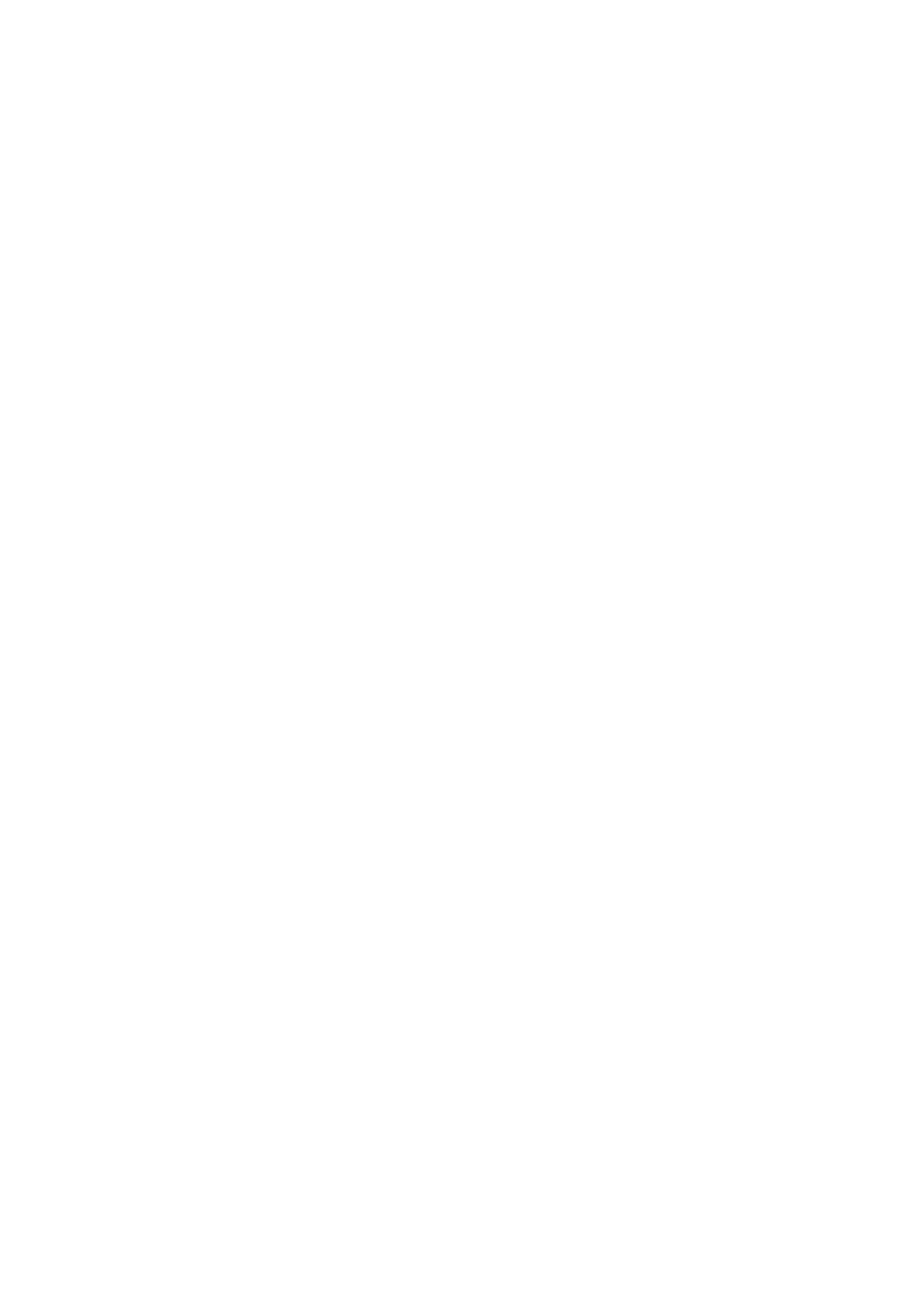#### **SIGNATURES**

Pursuant to the requirements of the Securities Act of 1933, as amended, the Registrant certifies that it has reasonable grounds to believe that it meets all of the requirements for filing on Form S-8 and has duly caused this Registration Statement to be signed on its behalf by the undersigned, thereunto duly authorized, in the City of San Carlos, State of California, on this 4th day of March, 2020.

#### **OPORTUN FINANCIAL CORPORATION**

By: /s/ Raul Vazquez

Name: Raul Vazquez Title: Chief Executive Officer

#### **POWER OF ATTORNEY**

KNOW ALL PERSONS BY THESE PRESENTS, that each person whose signature appears below constitutes and appoints Raul Vazquez, Jonathan Coblentz, Joan Aristei and Kathleen Layton, and each or any one of them, as his or her true and lawful attorneys-in-fact and agent, with full power of substitution and resubstitution, for him or her and in their name, place and stead, in any and all capacities, to sign any and all amendments (including post-effective amendments) to this Registration Statement on Form S-8, and to file the same, with all exhibits thereto, and other documents in connection therewith, with the Securities and Exchange Commission, granting unto said attorneys-in-fact and agents, and each of them, full power and authority to do and perform each and every act and thing requisite and necessary to be done in connection therewith, as fully to all intents and purposes as he or she might or could do in person, hereby ratifying and confirming all that said attorneys-in-fact and agents, or any of them, or their or his substitutes or substitute, may lawfully do or cause to be done by virtue hereof.

Pursuant to the requirements of the Securities Act of 1933, as amended, this Registration Statement has been signed by the following persons in the capacities and on the dates indicated.

| <b>Signature</b>           | <b>Title</b>                                 | <b>Date</b>   |  |
|----------------------------|----------------------------------------------|---------------|--|
| /s/ Raul Vazquez           | Chief Executive Officer and Director         | March 4, 2020 |  |
| <b>Raul Vazquez</b>        | (Principal Executive Officer)                |               |  |
| /s/ Jonathan Coblentz      | <b>Chief Financial Officer</b>               | March 4, 2020 |  |
| <b>Jonathan Coblentz</b>   | (Principal Financial and Accounting Officer) |               |  |
| /s/ Aida M. Alvarez        | Director                                     | March 4, 2020 |  |
| Aida M. Alvarez            |                                              |               |  |
| /s/ Jo Ann Barefoot        | Director                                     | March 4, 2020 |  |
| <b>Jo Ann Barefoot</b>     |                                              |               |  |
| /s/ Louis P. Miramontes    | Director                                     | March 4, 2020 |  |
| <b>Louis P. Miramontes</b> |                                              |               |  |
| /s/ Carl Pascarella        | Director                                     | March 4, 2020 |  |
| <b>Carl Pascarella</b>     |                                              |               |  |
| /s/ David Strohm           | Director                                     | March 4, 2020 |  |
| <b>David Strohm</b>        |                                              |               |  |
| /s/ R. Neil Williams       | Director                                     | March 4, 2020 |  |
| R. Neil Williams           |                                              |               |  |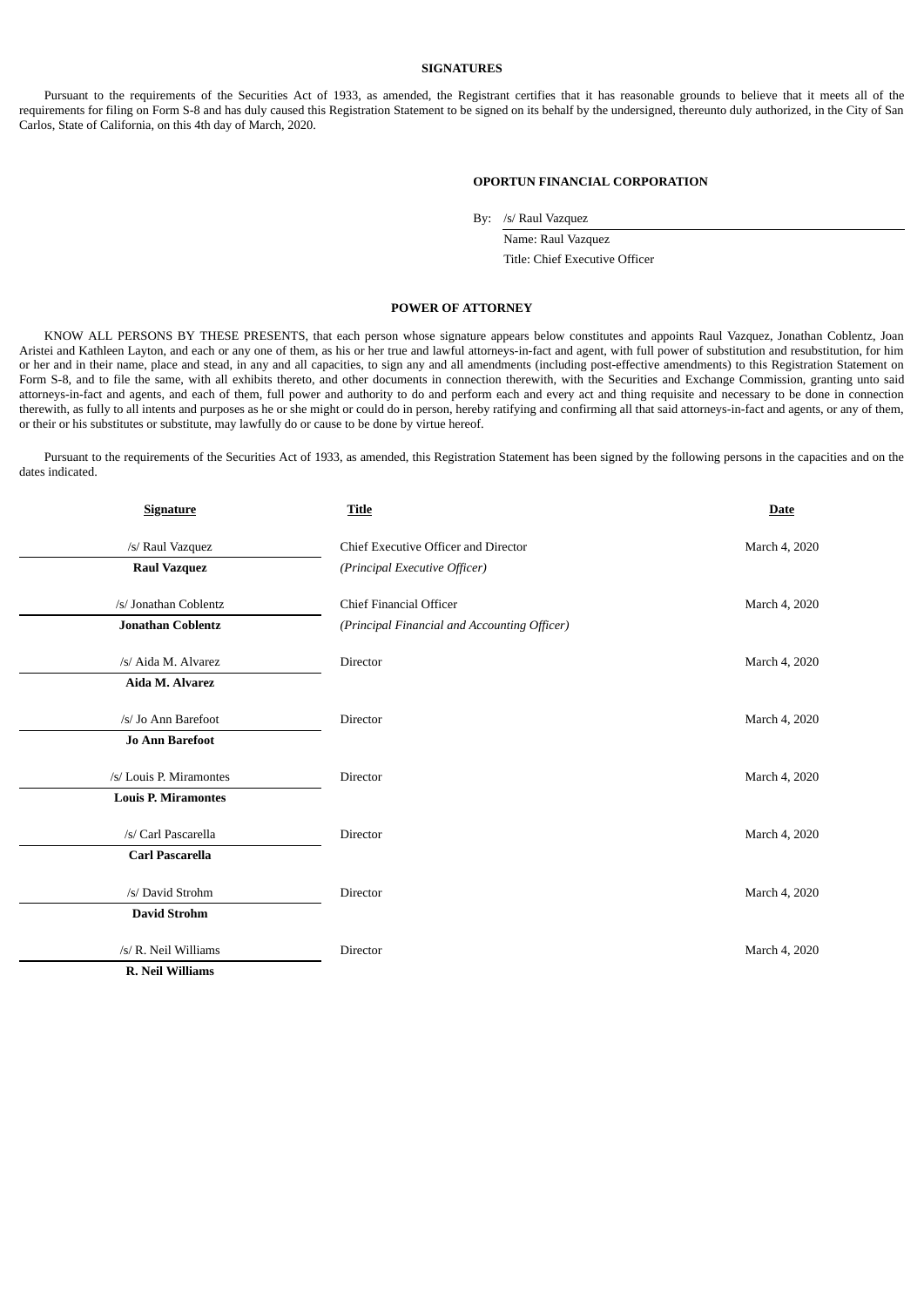## <span id="page-5-0"></span>Cooley

Eric C. Jensen +1 650 843 5049 ejensen@cooley.com

March 4, 2020

Oportun Financial Corporation 2 Circle Star Way San Carlos, CA 94070

#### **Re: Registration on Form S-8**

Ladies and Gentlemen:

We have acted as counsel to Oportun Financial Corporation, a Delaware corporation (the "*Company*"), in connection with the filing of a registration statement on Form S-8 (the "*Registration Statement*") with the Securities and Exchange Commission covering the offering of up to 1,620,188 shares of the Company's Common Stock, par value \$0.0001 per share, including (a) 1,350,157 shares of Common Stock (the "*EIP Shares*") issuable pursuant to the Company's 2019 Equity Incentive Plan (the "*EIP*") and (b) 270,031 shares of Common Stock (together with the EIP Shares, the "*Shares*") issuable pursuant to the Company's 2019 Employee Stock Purchase Plan (together with the EIP, the "*Plans*").

In connection with this opinion, we have examined and relied upon the Registration Statement and related prospectuses, the Company's Amended and Restated Certificate of Incorporation and Amended and Restated Bylaws, each as currently in effect, the Plans and originals or copies certified to our satisfaction of such other records, documents, certificates, memoranda and other instruments as we deem necessary or appropriate to enable us to render the opinion expressed below. We have assumed the genuineness and authenticity of all documents submitted to us as originals, the conformity to originals of all documents submitted to us as copies thereof, the accuracy, completeness and authenticity of certificates of public officials, and the due authorization, execution and delivery by all persons other than by the Company, of all documents where due authorization, execution and delivery are a prerequisite to the effectiveness thereof. As to certain factual matters, we have relied upon a certificate of an officer of the Company and have not independently verified such matters.

Our opinion is expressed only with respect to the General Corporation Law of the State of Delaware. We express no opinion to the extent that any other laws are applicable to the subject matter hereof and express no opinion and provide no assurance as to compliance with any federal or state securities law, rule or regulation.

On the basis of the foregoing, and in reliance thereon, we are of the opinion that the Shares, when sold and issued in accordance with their respective Plans, the Registration Statement and related prospectuses, will be validly issued, fully paid, and nonassessable (except as to shares issued pursuant to certain deferred payment arrangements, which will be fully paid and nonassessable when such deferred payments are made in full).

We consent to the filing of this opinion as an exhibit to the Registration Statement.

Cooley LLP 3175 Hanover Street Palo Alto, CA 94304-1130 t: (650) 843-5000 f: (650) 849-7400 cooley.com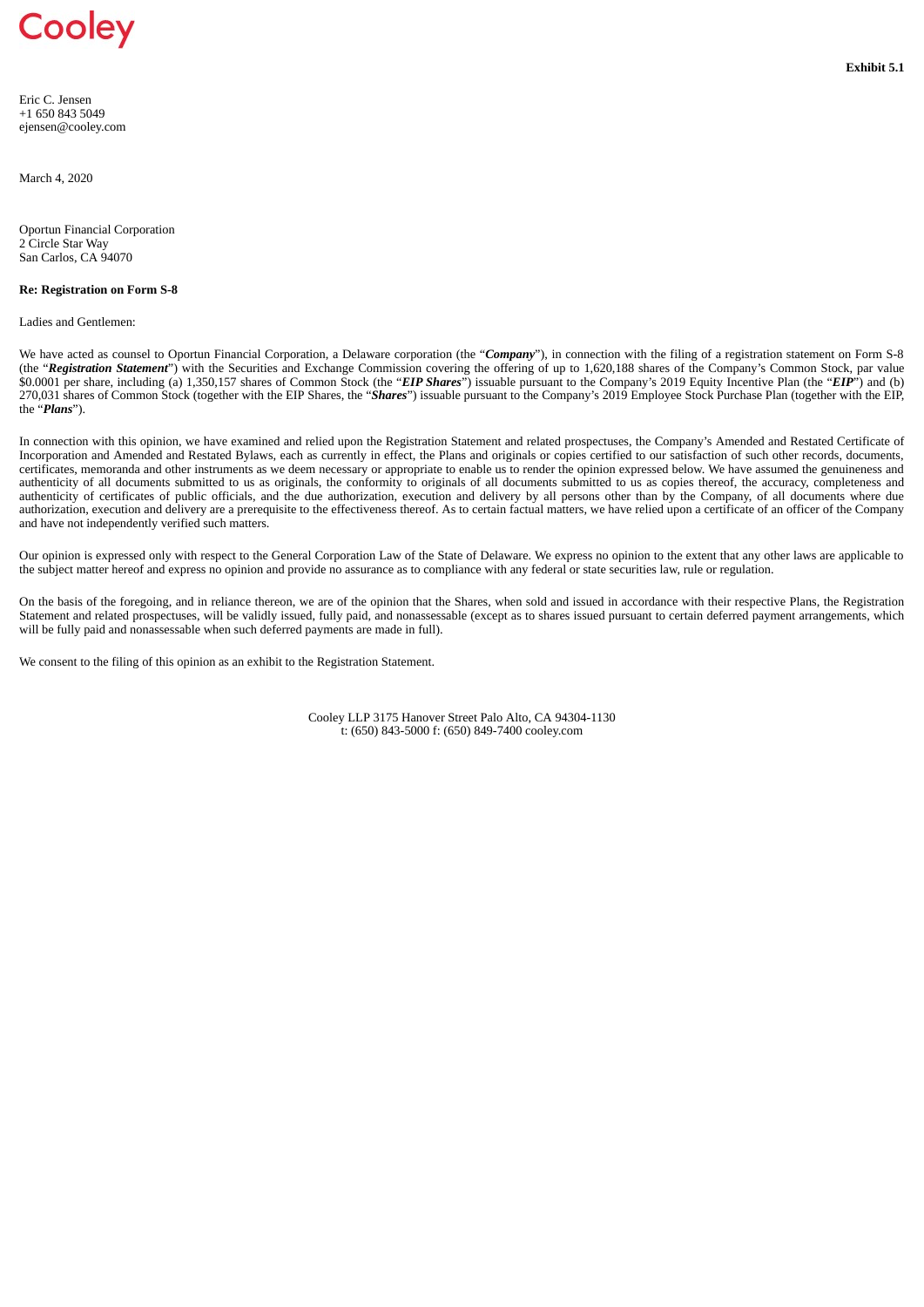# Cooley

Page Two

Sincerely,

**Cooley LLP**

By: /s/ Eric. C. Jensen

Eric C. Jensen

Cooley LLP 3175 Hanover Street Palo Alto, CA 94304-1130 t: (650) 843-5000 f: (650) 849-7400 cooley.com